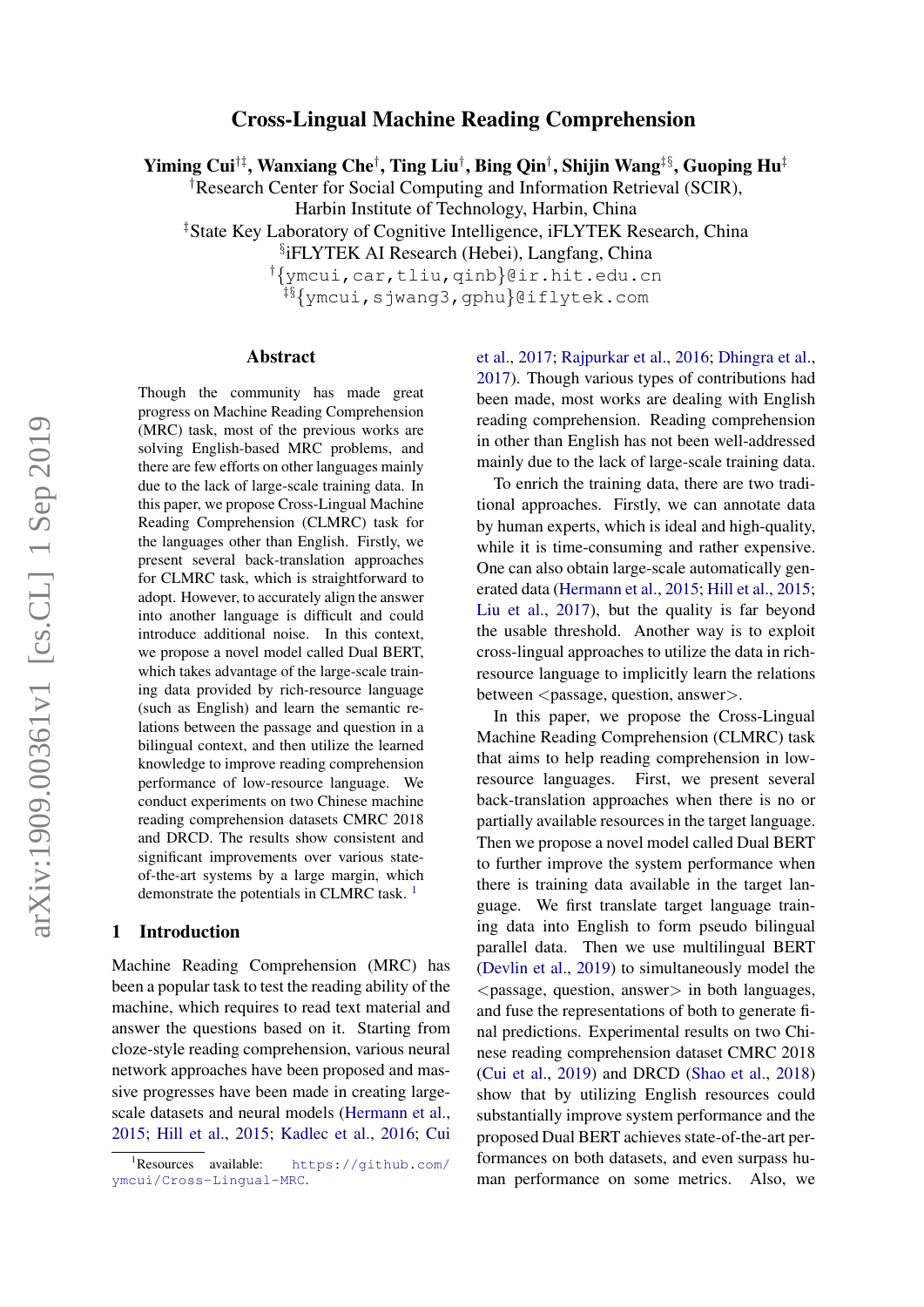conduct experiments on the Japanese and French SQuAD [\(Asai et al.,](#page-8-8) [2018\)](#page-8-8) and achieves substantial improvements. Moreover, detailed ablations and analysis are carried out to demonstrate the effectiveness of exploiting knowledge from richresource language. To best of our knowledge, this is the first time that the cross-lingual approaches applied and evaluated on realistic reading comprehension data. The main contributions of our paper can be concluded as follows.

- We present several back-translation based reading comprehension approaches and yield stateof-the-art performances on several reading comprehension datasets, including Chinese, Japanese, and French.
- We propose a model called Dual BERT to simultaneously model the  $\langle$  passage, question $\rangle$ in both source and target language to enrich the text representations.
- Experimental results on two public Chinese reading comprehension datasets show that the proposed cross-lingual approaches yield significant improvements over various baseline systems and set new state-of-the-art performances.

# 2 Related Works

Machine Reading Comprehension (MRC) has been a trending research topic in recent years. Among various types of MRC tasks, spanextraction reading comprehension has been enormously popular (such as SQuAD [\(Rajpurkar et al.,](#page-9-0) [2016\)](#page-9-0)), and we have seen a great progress on related neural network approaches [\(Wang and Jiang,](#page-9-2) [2016;](#page-9-2) [Seo et al.,](#page-9-3) [2016;](#page-9-3) [Xiong et al.,](#page-9-4) [2016;](#page-9-4) [Cui](#page-8-3) [et al.,](#page-8-3) [2017;](#page-8-3) [Hu et al.,](#page-8-9) [2019\)](#page-8-9), especially those were built on pre-trained language models, such as BERT [\(Devlin et al.,](#page-8-6) [2019\)](#page-8-6). While massive achievements have been made by the community, reading comprehension in other than English has not been well-studied mainly due to the lack of large-scale training data.

[Asai et al.](#page-8-8) [\(2018\)](#page-8-8) proposed to use runtime machine translation for multilingual extractive reading comprehension. They first translate the data from the target language to English and then obtain an answer using an English reading comprehension model. Finally, they recover the corresponding answer in the original language using soft-alignment attention scores from the NMT

model. However, though an interesting attempt has been made, the zero-shot results are quite low, and alignments between different languages, especially for those have different word orders, are significantly different. Also, they only evaluate on a rather small dataset (hundreds of samples) that was translated from SQuAD [\(Rajpurkar et al.,](#page-9-0) [2016\)](#page-9-0), which is not that realistic.

To solve the issues above and better exploit large-scale rich-resourced reading comprehension data, in this paper, we propose several zeroshot approaches which yield state-of-the-art performances on Japanese and French SQuAD data. Moreover, we also propose a supervised approach for the condition that there are training samples available for the target language. To evaluate the effectiveness of our approach, we carried out experiments on two realistic public Chinese reading comprehension data: CMRC 2018 (simplified Chinese) [\(Cui et al.,](#page-8-7) [2019\)](#page-8-7) and DRCD (traditional Chinese) [\(Shao et al.,](#page-9-1) [2018\)](#page-9-1). Experimental results demonstrate the effectiveness by modeling training samples in a bilingual environment.

## 3 Back-Translation Approaches

In this section, we illustrate back-translation approaches for cross-lingual machine reading comprehension, which is natural and easy to implement. Before introducing these approaches in detail, we will clarify crucial terminologies in this paper for better understanding.

- Source Language: Rich-resourced and has sufficient large-scale training data that we aim to extract knowledge from. We use subscript *S* for variables in the source language.
- Target Language: Low-resourced and has only a few training data that we wish to optimize on. We use subscript *T* for variables in the target language.

In this paper, we aim to improve the machine reading comprehension performance in Chinese (target language) by introducing English (source language) resources. The general idea of backtranslation approaches is to translate  $\leq$  passage, question> pair into the source language and generate an answer using a reading comprehension system in the source language. Finally, the generated answer is back-translated into the target language. In the following subsections, we will introduce several back-translation approaches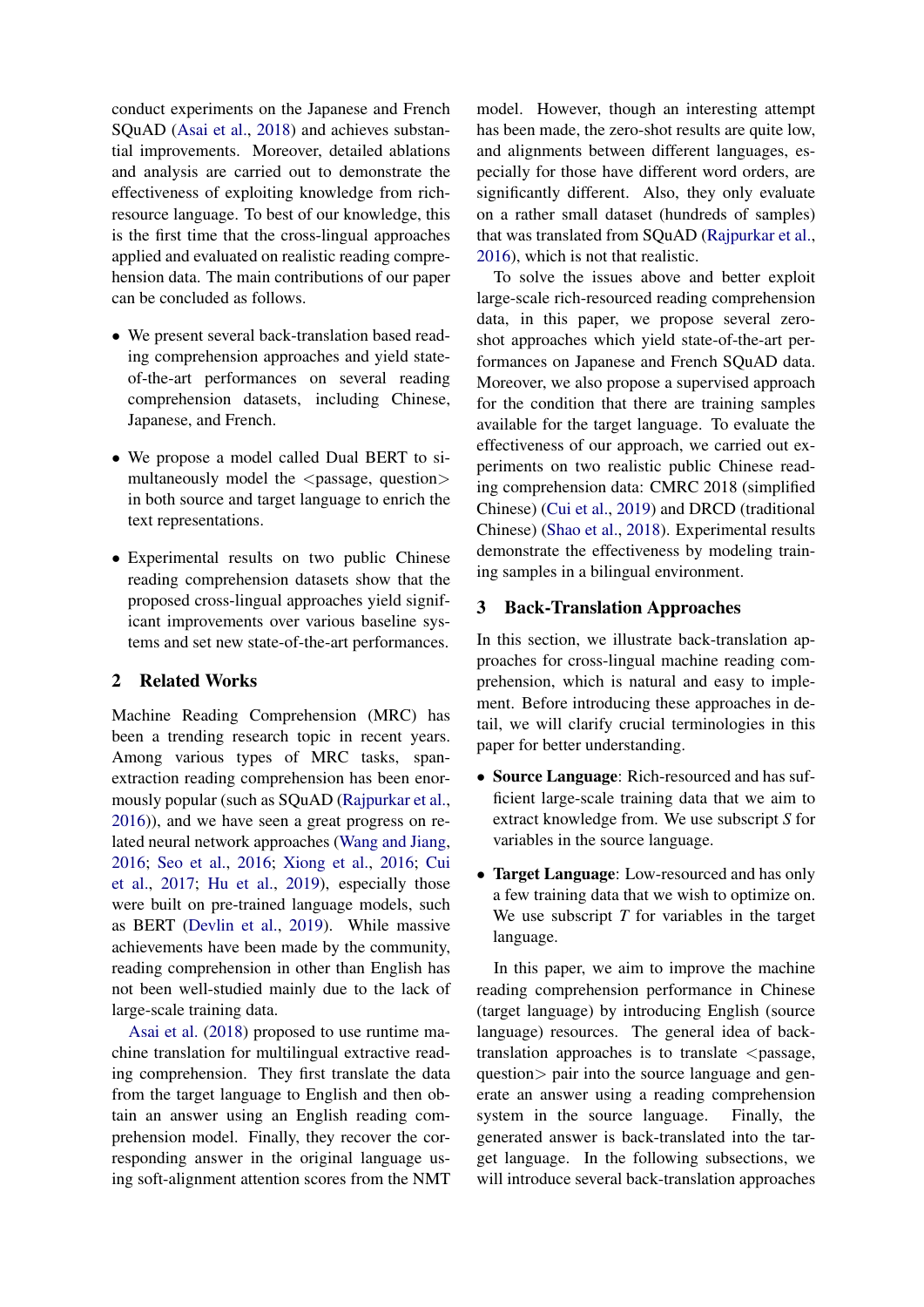<span id="page-2-0"></span>

Figure 1: Back-translation approaches for cross-lingual machine reading comprehension (Left: GNMT, Middle: Answer Aligner, Right: Answer Verifier)

for cross-lingual machine reading comprehension task. The architectures of the proposed backtranslation approaches are depicted in Figure [1.](#page-2-0)

#### 3.1 GNMT

To build a simple cross-lingual machine reading comprehension system, it is straightforward to utilize translation system to bridge source and target language [\(Asai et al.,](#page-8-8) [2018\)](#page-8-8). Briefly, we first translate the target sample to the source language. Then we use a source reading comprehension system, such as BERT [\(Devlin et al.,](#page-8-6) [2019\)](#page-8-6), to generate an answer in the source language. Finally, we use back-translation to get the answer in the target language. As we do not exploit any training data in the target language, we could regard this approach as a *zero-shot* cross-lingual baseline system.

Specifically, we use Google Neural Machine Translation (GNMT) system for source-to-target and target-to-source translations. One may also use advanced and domain-specific neural machine translation system to achieve better translation performance, while we leave it for individuals, and this is beyond the scope of this paper.

However, for span-extraction reading comprehension task, a major drawback of this approach is that the translated answer may not be the exact span in the target passage. To remedy this, we propose three simple approaches to improve the quality of the translated answer in the target language.

### 3.2 Simple Match

We propose a simple approach to align the translated answer into extract span in the target passage. We calculate character-level text overlap (for Chinese) between translated answer  $A_{trans}$ and arbitrary sliding window in target passage  $\mathcal{P}_{T[i:j]}$ . The length of sliding window ranges  $len(A<sub>trans</sub>) \pm \delta$ , with a relax parameter  $\delta$ . Typically, the relax parameter  $\delta \in [0, 5]$  as the length between ground truth and translated answer does not differ much in length. In this way, we would calculate character-level F1-score of each candidate span  $\mathcal{P}_{T[i:j]}$  and translated answer  $A_{trans}$ , and we could choose the best matching one accordingly. Using the proposed SimpleMatch could ensure the predicted answer is an exact span in target passage. As SimpleMatch does not use target training data either, it could also be a pipeline component in *zero-shot* settings.

#### 3.3 Answer Aligner

Though we could use unsupervised approaches for aligning answer, such as the proposed SimpleMatch, it stops at token-level and lacks semantic awareness between the translated answer and ground truth answer. In this paper, we also propose two supervised approaches for further improving the answer span when there is training data available in the target language.

The first one is Answer Aligner, where we feed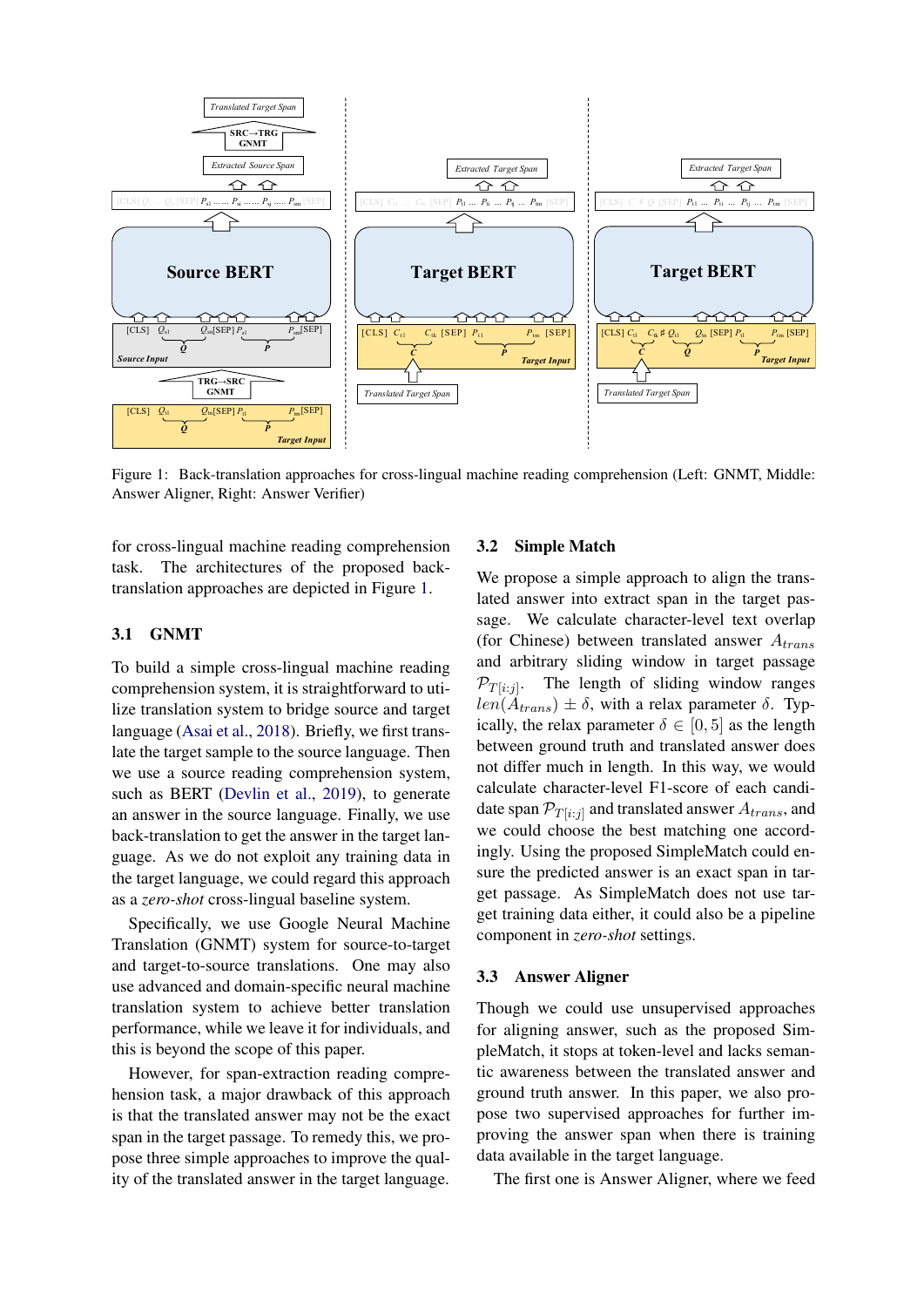translated answer  $A_{trans}$  and target passage  $\mathcal{P}_T$ into the BERT and outputs the ground truth answer span  $A_T$ . The model will learn the semantic relations between them and generate improved span for the target language.

# 3.4 Answer Verifier

In Answer Aligner, we did not exploit question information in target training data. One can also utilize question information to transform Answer Aligner into Answer Verifier, as we use complete  $\langle \mathcal{P}_T, \mathcal{Q}_T, \mathcal{A}_T \rangle$  in the target language and additional translated answer  $A_{trans}$  to verify its correctness and generate improved span.

#### 4 Dual BERT

One disadvantage of the back-translation approaches is that we have to recover the source answer into the target language. To remedy the issue, in this paper, we propose a novel model called Dual BERT to simultaneously model the training data in both source and target language to better exploit the relations among  $\leq$  passage, question, answer>. The model could be used when there is training data available for the target language, and we could better utilize source language data to enhance the target reading comprehension system. The overall neural architecture for Dual BERT is shown in Figure [2.](#page-4-0)

## 4.1 Dual Encoder

Bidirectional Encoder Representation from Transformers (BERT) has shown marvelous performance in various NLP tasks, which substantially outperforms non-pretrained models by a large margin [\(Devlin et al.,](#page-8-6) [2019\)](#page-8-6). In this paper, we use multi-lingual BERT for better encoding the text in both source and target language. Formally, given target passage  $\mathcal{P}_T$  and question  $\mathcal{Q}_T$ , we organize the input  $X_T$  for BERT as follows.

$$
[CLS] Q_T [SEP] P_T [SEP]
$$

Similarly, we can also obtain source training sample by translating target sample with GNMT, forming input  $X_S$  for BERT. Then we use  $X_T$ and  $X<sub>S</sub>$  to obtain deep contextualized representations through a *shared* multi-lingual BERT, forming  $B_T \in \mathbb{R}^{L_T*h}$ ,  $B_S \in \mathbb{R}^{L_S*h}$ , where L represents the length of input and  $h$  is the hidden size (768 for multi-lingual BERT).

#### 4.2 Bilingual Decoder

Typically, in the reading comprehension task, attention mechanism is used to measure the relations between the passage and question. Moreover, as Transformers are fundamental components of BERT, multi-head self-attention layer [\(Vaswani](#page-9-5) [et al.,](#page-9-5) [2017\)](#page-9-5) is used to extract useful information within the input sequence.

Specifically, in our model, to enhance the target representation, we use a multi-head self-attention layer to extract useful information in source BERT representation  $B<sub>S</sub>$ . We aim to generate target span by not only relying on target representation but also on source representation to simultaneously consider the  $\langle$  passage, question $>$  relations in both languages, which can be seen as a bilingual decoding process.

Briefly, we regard target BERT representation  $B_T$  as *query* and source BERT representation  $B_S$ as *key* and *value* in multi-head attention mechanism. In original multi-head attention, we calculate a raw dot attention as follows.  $2$  This will result in an attention matrix  $A_{TS}$  that indicate raw relations between each source and target token.

$$
A_{TS} = B_T \cdot B_S^{\top}, \ \ A_{TS} \in \mathbb{R}^{L_T * L_S} \tag{1}
$$

To combine the benefit of both inter-attention and self-attention, instead of using Equation 1, we propose a simple modification on multihead attention mechanism, which is called Self-Adaptive Attention (SAA). First, we calculate self-attention of  $B_T$  and  $B_S$  and apply the softmax function, as shown in Equation 2 and 3. This is designed to use self-attention to filter the irrelevant part within each representation firstly, and inform the raw dot attention on paying more attention to the self-attended part, making the attention more precise and accurate.

$$
A_T = \mathbf{softmax}(B_T \cdot B_T^\top) \tag{2}
$$

$$
A_S = \mathbf{softmax}(B_S \cdot B_S^\top) \tag{3}
$$

Then we use self-attention  $A_T$  and  $A_S$ , interattention  $A_{TS}$  to get self-attentive attention  $\tilde{A}_{TS}$ . We calculate dot product between  $A_{ST}$  and  $B_S$  to obtain attended representation  $R' \in \mathbb{R}^{L_T * h}$ .

$$
\tilde{A}_{TS} = A_T \cdot A_{TS} \cdot A_S^\top, \tilde{A}_{TS} \in \mathbb{R}^{L_T * L_S} \quad (4)
$$

$$
R' = \mathbf{softmax}(\tilde{A}_{TS}) \cdot B_S \tag{5}
$$

<span id="page-3-0"></span> $2$ We omit rather extensive formulations of representation transformations and kindly advise the readers refer to the attention implementation in BERT: https://github.com/googleresearch/bert/blob/master/modeling.py#L558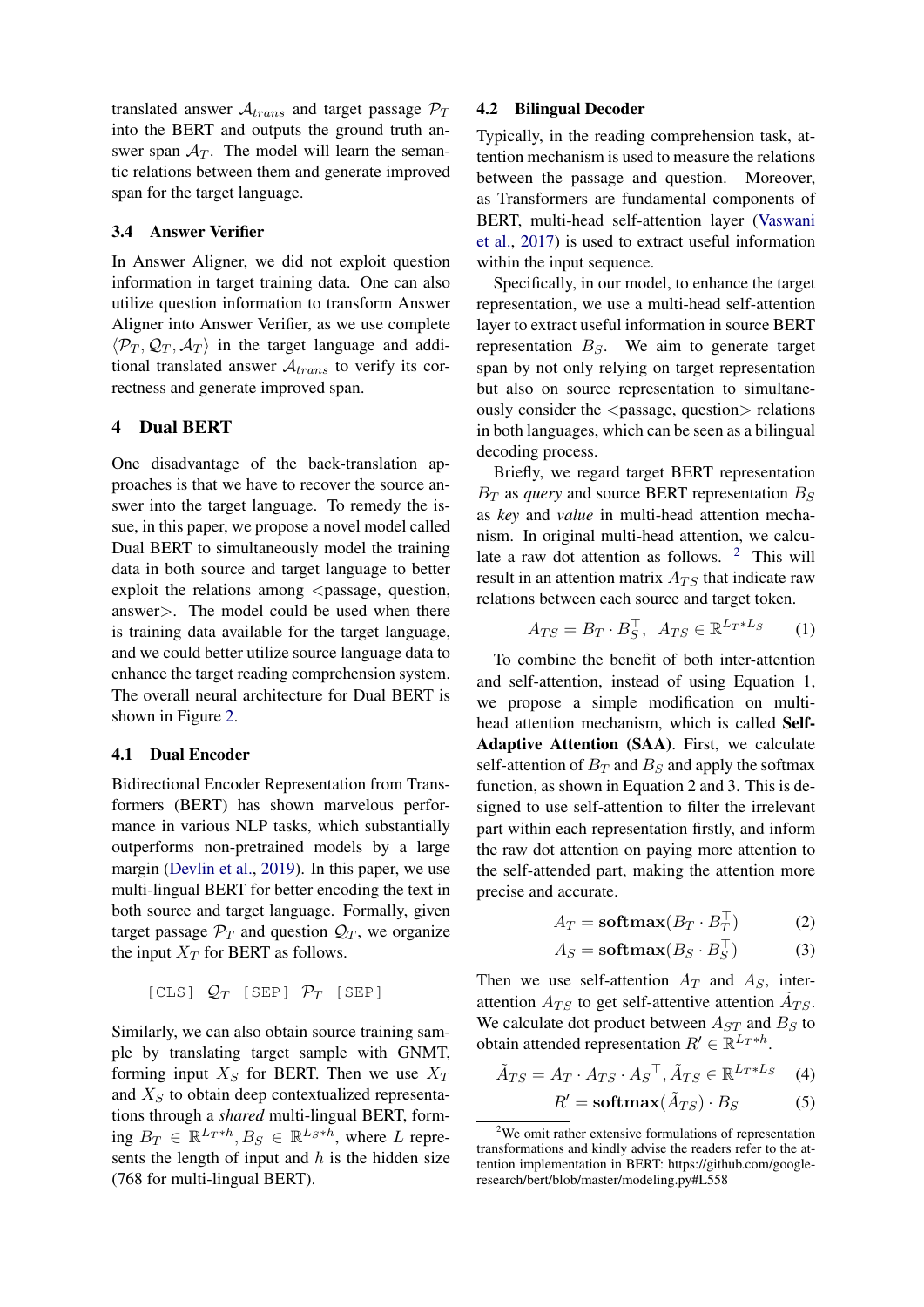<span id="page-4-0"></span>

Figure 2: System overview of the Dual BERT model for cross-lingual machine reading comprehension task.

After obtaining attended representation  $R'$ , we use an additional fully connected layer with residual layer normalization which is similar to BERT implementation.

$$
R = W_r R' + b_r, \ W_r \in \mathbb{R}^{h*h} \tag{6}
$$

$$
H_T = concat[B_T, \text{LayerNorm}(B_T + R)] \tag{7}
$$

Finally, we calculate weighted sum of  $H_T$  to get final span prediction  $P_T^s$ ,  $P_T^e$  (superscript s for start, *e* for end). For example, the start position  $P_T^s$ is calculated by the following equation.

$$
P_T^s = \mathbf{softmax}(W_T^\top H_T + b), \ W_T \in \mathbb{R}^{2h} \quad (8)
$$

We calculate standard cross entropy loss for the start and end predictions in the target language.

$$
\mathcal{L}_T = -\frac{1}{N} \sum_{i=1}^{N} (y_T^s \log(P_T^s) + y_T^e \log(P_T^e))
$$
 (9)

#### 4.3 Auxiliary Output

In order to evaluate how translated sample behaves in the source language system, we also generate span prediction for source language using BERT representation  $B<sub>S</sub>$  directly without further calculation, resulting in the start and target prediction  $P_S^s$ ,  $P_S^e$  (similar to Equation 8). Moreover, we also calculate cross-entropy loss  $\mathcal{L}_{aux}$  for translated sample (similar to Equation 9), where a  $\lambda$ parameter is applied to this loss.

Instead of setting  $\lambda$  with heuristic value, in this paper, we propose a novel approach to better adjust  $\lambda$  automatically. As the sample was generated by the machine translation system, there would

be information loss during the translation process. Wrong or partially translated samples may harm the performance of reading comprehension system. To measure how the translated samples assemble the real target samples, we calculate cosine similarity between the *ground truth* span representation in source and target language (denoted as  $\tilde{H}_S$  and  $\tilde{H}_T$ ). When the ground truth span representation in the translated sample is similar to the real target samples, the  $\lambda$  increase; otherwise, we only use target span loss as  $\lambda$  may decrease to zero.

The span representation is the concatenation of three parts: BERT representation of ground truth start  $B^s \in \mathbb{R}^h$ , ground truth end  $B^e \in \mathbb{R}^h$ , and self-attended span  $B^{att} \in \mathbb{R}^h$ , which considers both boundary information (start/end) and mixed representation of the whole ground truth span. We use BERT representation  $B^3$  $B^3$  to get a self-attended span representation  $B^{att}$  using a simple dot product with average pooling, to get a 2D-tensor.

$$
\tilde{H}_S = concat[B_S^s, B_S^e, B_S^{att}] \tag{10}
$$

$$
\tilde{H}_T = concat[B_T^s, B_T^e, B_T^{att}] \tag{11}
$$

$$
\lambda = \max\{0, \cos < \tilde{H}_S, \tilde{H}_T > \} \tag{12}
$$

The overall loss for Dual BERT is composed by two parts: target span loss  $\mathcal{L}_T$  and auxiliary span loss in source language  $\mathcal{L}_{aux}$ .

$$
\mathcal{L} = \mathcal{L}_T + \lambda \mathcal{L}_{aux} \tag{13}
$$

<span id="page-4-1"></span><sup>&</sup>lt;sup>3</sup>We mask out the values that out of span.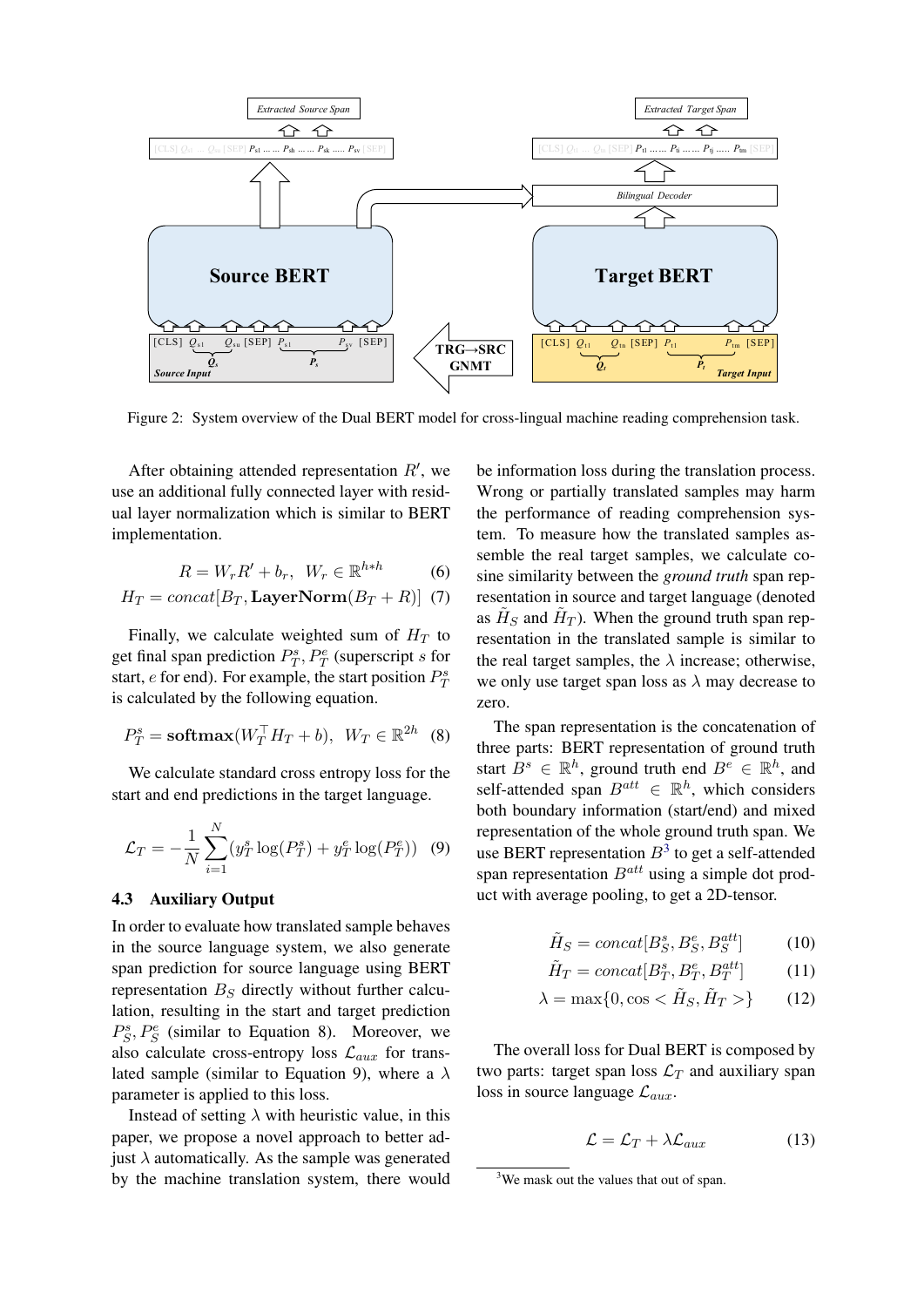### 5 Experiments

## 5.1 Experimental Setups

We evaluate our approaches on two public Chinese span-extraction machine reading comprehension datasets: CMRC 2018 (simplified Chinese) [\(Cui et al.,](#page-8-7)  $2019)^4$  $2019)^4$  $2019)^4$  and DRCD (traditional Chi-nese) [\(Shao et al.,](#page-9-1) [2018\)](#page-9-1)<sup>[5](#page-5-1)</sup>. The statistics of the two datasets are listed in Table [1.](#page-5-2)

<span id="page-5-2"></span>

|                                           | Train  | Dev   | <b>Test</b> | <b>Challenge</b> |
|-------------------------------------------|--------|-------|-------------|------------------|
| <b>CMRC 2018</b><br>Question #<br>Answer# | 10,321 | 3.219 | 4.895       | 504              |
| <b>DRCD</b><br>Question #<br>Answer#      | 26,936 | 3,524 | 3.493       |                  |

Table 1: Statistics of CMRC 2018 and DRCD.

Note that, since the test and challenge sets are preserved by CMRC 2018 official to ensure the integrity of the evaluation process, we submitted our best-performing systems to the organizers to get these scores. The resource in source language was chosen as SQuAD [\(Rajpurkar et al.,](#page-9-0) [2016\)](#page-9-0) training data. The settings of the proposed approaches are listed below in detail.

- Tokenization: Following the official BERT implementation, we use WordPiece tokenizer [\(Wu](#page-9-6) [et al.,](#page-9-6) [2016\)](#page-9-6) for English and character-level tokenizer for Chinese.
- BERT: We use pre-trained English BERT on SQuAD 1.1 [\(Rajpurkar et al.,](#page-9-0) [2016\)](#page-9-0) for initialization, denoted as  $SQ - B_{en}$  (base) and SQ- $L_{en}$  (large) for back-translation approaches. For other conditions, we use multi-lingual BERT as default, denoted as  $B_{mul}$  (and SQ- $B_{mul}$  for those were pre-trained on SQuAD).<sup>[6](#page-5-3)</sup>
- Translation: We use Google Neural Machine Translation (GNMT) system for translation.[7](#page-5-4) We evaluated GNMT system on NIST MT02/03/04/05/06/08 Chinese-English set and achieved an average BLEU score of 43.24, compared to previous best work (43.20) [\(Cheng](#page-8-10) [et al.,](#page-8-10) [2018\)](#page-8-10), yielding state-of-the-art performance.
- Optimization: Following original BERT implementation, we use ADAM with weight decay optimizer [\(Kingma and Ba,](#page-8-11) [2014\)](#page-8-11) using an initial learning rate of 4e-5 and use cosine learning rate decay scheme instead of the original linear decay, which we found it beneficial for stabilizing results. The training batch size is set to 64, and each model is trained for 2 epochs, which roughly takes 1 hour.
- Implementation: We modified the TensorFlow [\(Abadi et al.,](#page-8-12) [2016\)](#page-8-12) version run squad.py provided by BERT. All models are trained on Cloud TPU v2 that has 64GB HBM.

#### 5.2 Overall Results

The overall results are shown in Table [2.](#page-6-0) As we can see that, without using any alignment approach, the zero-shot results are quite lower regardless of using English BERT-base (#1) or BERT-large (#2). When we apply SimpleMatch (#3), we observe significant improvements demonstrating its effectiveness. The Answer Aligner (#4) could further improve the performance beyond SimpleMatch approach, demonstrating that the machine learning approach could dynamically adjust the span output by learning the semantic relationship between translated answer and target passage. Also, the Answer Verifier (#5) could further boost performance and surpass the multi-lingual BERT baseline (#7) that only use target training data, demonstrating that it is beneficial to adopt rich-resourced language to improve machine reading comprehension in other languages.

When we do not use SQuAD pre-trained weights, the proposed Dual BERT (#8) yields significant improvements (all results are verified by p-test with  $p < 0.05$ ) over both Chinese BERT (#6) and multi-lingual BERT (#7) by a large margin. If we only train the BERT with SQuAD (#9), which is a zero-shot system, we can see that it achieves decent performance on two Chinese reading comprehension data. Moreover, we can also pursue further improvements by continue training (#10) with Chinese data starting from the system #9, or mixing Chinese data with SQuAD and training from initial multi-lingual BERT (#11). Under powerful SQuAD pre-trained baselines, Dual BERT (#12) still gives moderate and consistent improvements over Cascade Training (#10) and Mixed Training (#11) baselines

<span id="page-5-0"></span><sup>4</sup> https://github.com/ymcui/cmrc2018/

<span id="page-5-1"></span><sup>5</sup> https://github.com/DRCSolutionService/DRCD/

<span id="page-5-3"></span><sup>6</sup> https://github.com/google-research/bert

<span id="page-5-4"></span><sup>7</sup> https://cloud.google.com/translate/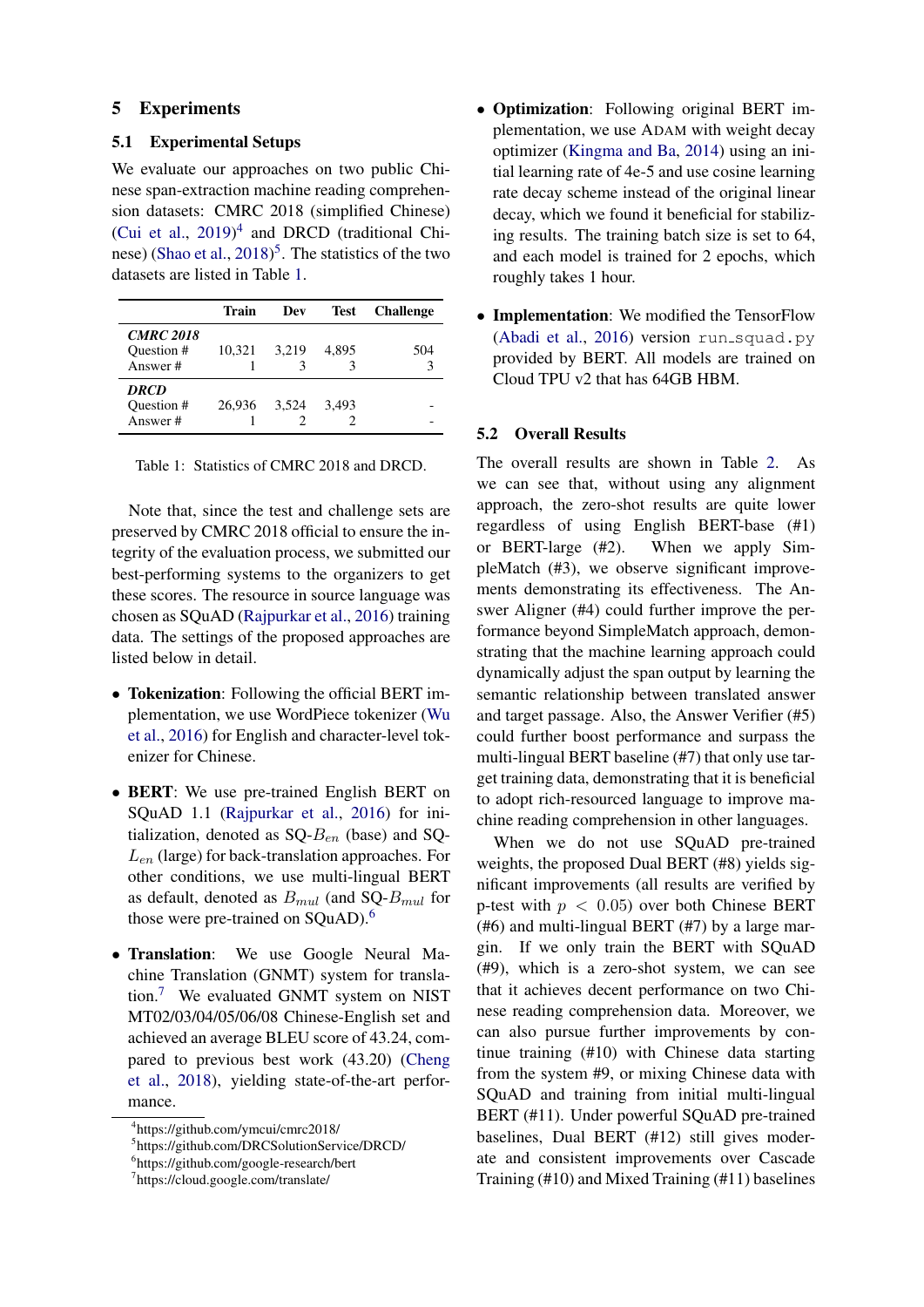<span id="page-6-0"></span>

|    |                                                         | <b>CMRC 2018</b> |      |      |             | <b>DRCD</b> |                  |      |      |                |             |
|----|---------------------------------------------------------|------------------|------|------|-------------|-------------|------------------|------|------|----------------|-------------|
| #  | <b>System</b>                                           |                  | Dev  |      | <b>Test</b> |             | <b>Challenge</b> |      | Dev  |                | <b>Test</b> |
|    |                                                         | EM               | F1   | EM   | F1          | EM          | F1               | EM   | F1   | EM             | F1          |
|    | Human Performance                                       | 91.1             | 97.3 | 92.4 | 97.9        | 90.4        | 95.2             |      |      | 80.4           | 93.3        |
|    | P-Reader (single model) <sup><math>\bar{ }</math></sup> | 59.9             | 81.5 | 65.2 | 84.4        | 15.1        | 39.6             |      |      |                |             |
|    | Z-Reader (single model) <sup>†</sup>                    | 79.8             | 92.7 | 74.2 | 88.1        | 13.9        | 37.4             |      |      | $\overline{a}$ |             |
|    | $MCA$ -Reader (ensemble) <sup>†</sup>                   | 66.7             | 85.5 | 71.2 | 88.1        | 15.5        | 37.1             |      |      |                |             |
|    | $RCEN$ (ensemble) <sup><math>\dagger</math></sup>       | 76.3             | 91.4 | 68.7 | 85.8        | 15.3        | 34.5             |      |      |                |             |
|    | r-net (single model) $\dagger$                          |                  |      |      |             |             |                  |      |      | 29.1           | 44.4        |
|    | DA (Yang et al., 2019)                                  | 49.2             | 65.4 |      |             |             |                  | 55.4 | 67.7 |                |             |
| 1  | $GNMT+BERT_{SQ-B_{en}}$                                 | 15.9             | 40.3 | 20.8 | 45.4        | 4.2         | 20.2             | 28.1 | 50.0 | 26.6           | 48.9        |
| 2  | $GNMT+BERT_{SQ-L_{en}}$                                 | 16.8             | 42.1 | 21.7 | 47.3        | 5.2         | 22.0             | 28.9 | 52.0 | 28.7           | 52.1        |
| 3  | $GNMT + BERT_{SQ-L_{en}} + SimpleMatch$                 | 26.7             | 56.9 | 31.3 | 61.6        | 9.1         | 35.5             | 36.9 | 60.6 | 37.0           | 61.2        |
| 4  | GNMT+BERT <sub>SQ-Len</sub> +Aligner                    | 46.1             | 66.4 | 49.8 | 69.3        | 16.5        | 40.9             | 60.1 | 70.5 | 59.5           | 70.7        |
| 5  | $GNMT + BERT_{SQ-L_{en}} + Verifyer$                    | 64.7             | 84.7 | 68.9 | 86.8        | 20.0        | 45.6             | 83.5 | 90.1 | 82.6           | 89.6        |
| 6  | $BERT_{B_{cn}}$                                         | 63.6             | 83.9 | 67.8 | 86.0        | 18.4        | 42.1             | 83.4 | 90.1 | 81.9           | 89.0        |
| 7  | $\text{BERT}_{B_{mul}}$                                 | 64.1             | 84.4 | 68.6 | 86.8        | 18.6        | 43.8             | 83.2 | 89.9 | 82.4           | 89.5        |
| 8  | <b>Dual BERT</b>                                        | 65.8             | 86.3 | 70.4 | 88.1        | 23.8        | 47.9             | 84.5 | 90.8 | 83.7           | 90.3        |
| 9  | $BERT_{SQ-B_{mul}}$                                     | 56.5             | 77.5 | 59.7 | 79.9        | 18.6        | 41.4             | 66.7 | 81.0 | 65.4           | 80.1        |
| 10 | BERT <sub>SQ-B<sub>mul</sub></sub> + Cascade Training   | 66.6             | 87.3 | 71.8 | 89.4        | 25.6        | 52.3             | 85.2 | 91.4 | 84.4           | 90.8        |
| 11 | $\text{BERT}_{B_{mul}}$ + Mixed Training                | 66.8             | 87.5 | 72.6 | 89.8        | 26.7        | 53.4             | 85.3 | 91.6 | 84.7           | 91.2        |
| 12 | Dual BERT (w/ SQuAD)                                    | 68.0             | 88.1 | 73.6 | 90.2        | 27.8        | 55.2             | 86.0 | 92.1 | 85.4           | 91.6        |

Table 2: Experimental results on CMRC 2018 and DRCD. <sup>†</sup> indicates unpublished works (some of the systems are using development set for training, which makes the results not directly comparable.). ♠ indicates zero-shot approach. We mark our system with an ID in the first column for reference simplicity.

and set new state-of-the-art performances on both datasets, demonstrating the effectiveness of using machine-translated sample to enhance the Chinese reading comprehension performance.

## 5.3 Results on Japanese and French SQuAD

In this paper, we propose a simple but effective approach called SimpleMatch to align translated answer to original passage span. While one may argue that using neural machine translation attention to project source answer to original target passage span is ideal as used in [Asai et al.](#page-8-8) [\(2018\)](#page-8-8). However, to extract attention value in neural machine translation system and apply it to extract the original passage span is bothersome and computationally ineffective. To demonstrate the effectiveness of using SimpleMatch instead of using NMT attention to extract original passage span in zero-shot condition, we applied SimpleMatch to Japanese and French SQuAD (304 samples for each) which is what exactly used in [Asai et al.](#page-8-8) [\(2018\)](#page-8-8). The results are listed in Table [3.](#page-6-1)

From the results, we can see that, though our baseline (GNMT+BERT $_{L_{en}}$ ) is higher than previous work (Back-Translation [\(Asai et al.,](#page-8-8) [2018\)](#page-8-8)), when using SimpleMatch to extract original passage span could obtain competitive of even larger

<span id="page-6-1"></span>

|                                                           |              | <b>Japanese</b> | French       |              |  |
|-----------------------------------------------------------|--------------|-----------------|--------------|--------------|--|
|                                                           | EМ           | F1              | EМ           | F1           |  |
| Back-Translation <sup>†</sup><br>+Runtime MT <sup>+</sup> | 24.8<br>37.0 | 42.6<br>52.2    | 23.5<br>40.7 | 44.0<br>61.9 |  |
| $GNMT+BERT_{L_{en}}$<br>+SimpleMatch                      | 26.9<br>37.3 | 46.2<br>58.0    | 39.1<br>47.4 | 67.0<br>71.5 |  |
| $BERT_{SQ-B_{mul}}$                                       | 61.3         | 73.4            | 57.6         | 77.1         |  |

Table 3: Zero-shot cross-lingual machine reading comprehension results on Japanese and French SQuAD data. † are extracted in [Asai et al.](#page-8-8) [\(2018\)](#page-8-8).

improvements. In Japanese SQuAD, the F1 score improved by 9.6 in [Asai et al.](#page-8-8) [\(2018\)](#page-8-8) using NMT attention, while we obtain larger improvement with 11.8 points demonstrating the effectiveness of the proposed method. BERT with pretrained SQuAD weights yields the best performance among these systems, as it does not require the machine translation process and has unified text representations for different languages.

## 5.4 Ablation Studies

In this section, we ablate important components in our model to explicitly demonstrate its effectiveness. The ablation results are depicted in Table [4.](#page-7-0)

As we can see that, removing SQuAD pre-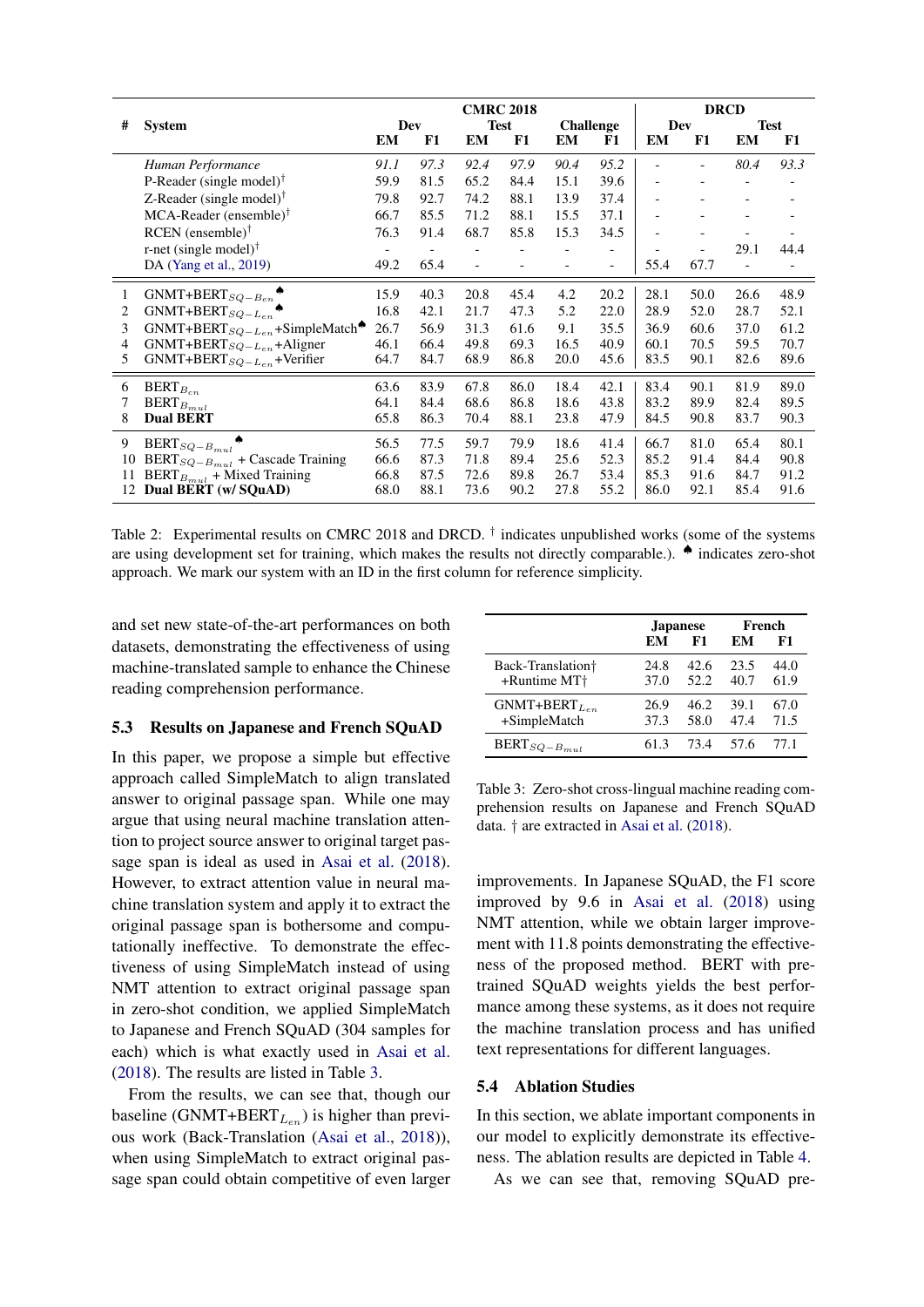<span id="page-7-0"></span>

|                        | EМ           | F1           |
|------------------------|--------------|--------------|
| Dual BERT (w/ SOuAD)   | 68.0         | 88.1         |
| w/o Auxiliary Loss     | $67.5(-0.5)$ | $87.7(-0.4)$ |
| w/o Dynamic Lambda     | $67.3(-0.7)$ | $87.5(-0.6)$ |
| w/o Self-Adaptive Att. | $67.2(-0.8)$ | $87.5(-0.6)$ |
| w/o Source BERT        | $66.6(-1.4)$ | $87.3(-0.8)$ |
| w/o SOuAD Pre-Train    | $65.8(-2.2)$ | $86.3(-1.8)$ |

Table 4: Ablations of Dual BERT on the CMRC 2018 development set.

trained weights (i.e., using randomly initialized BERT) hurts the performance most, suggesting that it is beneficial to use pre-trained weights though the source and the target language is different. Removing source BERT will degenerate to cascade training, and the results show that it also harms overall performance, demonstrating that it is beneficial to utilize translated sample for better characterizing the relations between  $\langle$  passage, question, answer>. The other modifications seem to also consistently decrease the performance to some extent, but not as salient as the data-related components (last two lines), indicating that datarelated approaches are important in cross-lingual machine reading comprehension task.

## 6 Discussion

In our preliminary cross-lingual experiments, we adopt English as our source language data. However, one question remains unclear.

*Is it better to pre-train with larger data in a distant language (such as English, as oppose to Simplified Chinese), or with smaller data in closer language (such as Traditional Chinese)?*

To investigate the problem, we plot the multilingual BERT performance on the CMRC 2018 development data using different language and data size in the pre-training stage. The results are depicted in Figure [3,](#page-7-1) and we come to several observations.

Firstly, when the size of pre-training data is under 25k (training data size of DRCD), we can see that there is no much difference whether we use Chinese or English data for pre-training, and even the English pre-trained models are better than Chinese pre-trained models in most of the times, which is not expected. We suspect that, by using multi-lingual BERT, the model tend to provide universal representations for the text and learn the language-independent semantic relations among the inputs which is ideal for cross-lingual tasks,

<span id="page-7-1"></span>

Figure 3: BERT performance (average of EM and F1) with different amount of pre-training SQuAD (English) or DRCD (Traditional Chinese).

thus the model is not that sensitive to the language in the pre-training stage. Also, as training data size of SQuAD is larger than DRCD, we could use more data for pre-training. When we add more SQuAD data  $(>25k)$  in the pre-training stage, the performance on the downstream task (CMRC 2018) continues to improve significantly. In this context, we conclude that,

- When the pre-training data is not abundant, there is no special preference on the selection of source (pre-training) language.
- If there are large-scale training data available for several languages, we should select the source language as the one that has the largest training data rather than its linguistic similarity to the target language.

Furthermore, one could also take advantages of data in various languages, but not only in a bilingual environment, to further exploit knowledge from various sources, which is beyond the scope of this paper and we leave this for future work.

# 7 Conclusion

In this paper, we propose Cross-Lingual Machine Reading Comprehension (CLMRC) task. When there is no training data available for the target language, firstly, we provide several zeroshot approaches that were initially trained on English and transfer to other languages, along with three methods to improve the translated answer span by using unsupervised and supervised approaches. When there is training data available for the target language, we propose a novel model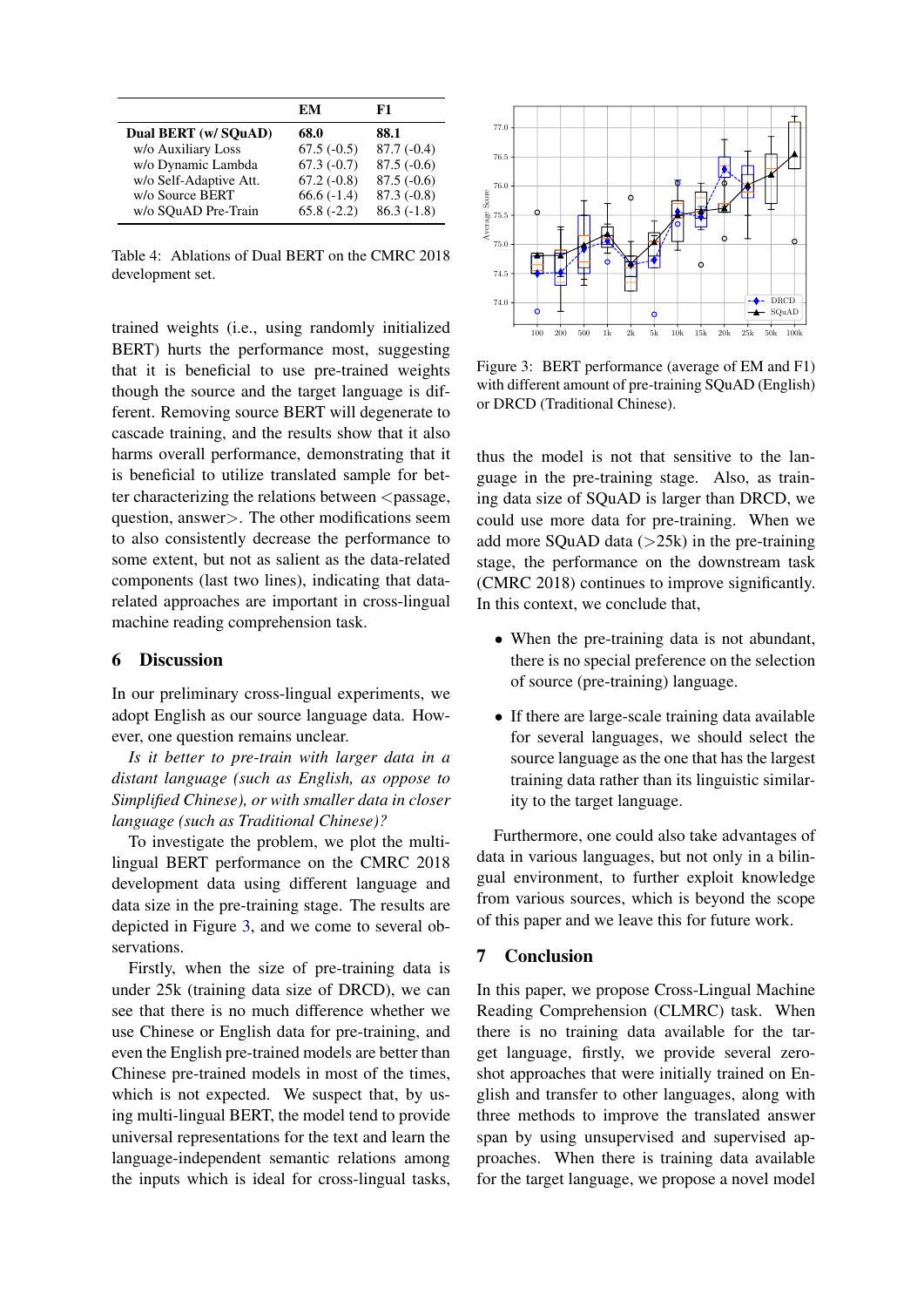called Dual BERT to simultaneously model the  $\zeta$  passage, question, answer in source and target languages using multi-lingual BERT. The proposed method takes advantage of the large-scale training data by rich-resource language (such as SQuAD) and learns the semantic relations between the passage and question in both source and target language. Experiments on two Chinese machine reading comprehension datasets indicate that the proposed model could give consistent and significant improvements over various state-of-the-art systems by a large margin and set baselines for future research on CLMRC task.

Future studies on cross-lingual machine reading comprehension will focus on 1) how to utilize various types of English reading comprehension data; 2) cross-lingual machine reading comprehension without the translation process, etc.

## Acknowledgments

We would like to thank all anonymous reviewers for their thorough reviewing and providing constructive comments to improve our paper. The first author was partially supported by the Google TensorFlow Research Cloud (TFRC) program for Cloud TPU access. This work was supported by the National Natural Science Foundation of China (NSFC) via grant 61976072, 61632011, and 61772153.

## References

- <span id="page-8-12"></span>Martín Abadi, Paul Barham, Jianmin Chen, Zhifeng Chen, Andy Davis, Jeffrey Dean, Matthieu Devin, Sanjay Ghemawat, Geoffrey Irving, Michael Isard, et al. 2016. Tensorflow: a system for large-scale machine learning. In *OSDI*, volume 16, pages 265– 283.
- <span id="page-8-8"></span>Akari Asai, Akiko Eriguchi, Kazuma Hashimoto, and Yoshimasa Tsuruoka. 2018. Multilingual extractive reading comprehension by runtime machine translation. *arXiv preprint arXiv:1809.03275*.
- <span id="page-8-10"></span>Yong Cheng, Zhaopeng Tu, Fandong Meng, Junjie Zhai, and Yang Liu. 2018. [Towards robust neural](http://aclweb.org/anthology/P18-1163) [machine translation.](http://aclweb.org/anthology/P18-1163) In *Proceedings of the 56th Annual Meeting of the Association for Computational Linguistics (Volume 1: Long Papers)*, pages 1756– 1766. Association for Computational Linguistics.
- <span id="page-8-3"></span>Yiming Cui, Zhipeng Chen, Si Wei, Shijin Wang, Ting Liu, and Guoping Hu. 2017. [Attention-over](https://doi.org/10.18653/v1/P17-1055)[attention neural networks for reading comprehen](https://doi.org/10.18653/v1/P17-1055)[sion.](https://doi.org/10.18653/v1/P17-1055) In *Proceedings of the 55th Annual Meeting of*

*the Association for Computational Linguistics (Volume 1: Long Papers)*, pages 593–602. Association for Computational Linguistics.

- <span id="page-8-7"></span>Yiming Cui, Ting Liu, Wanxiang Che, Li Xiao, Zhipeng Chen, Wentao Ma, Shijin Wang, and Guoping Hu. 2019. A span-extraction dataset for chinese machine reading comprehension. In *Proceedings of the 2019 Conference on Empirical Methods in Natural Language Processing and 9th International Joint Conference on Natural Language Processing*. Association for Computational Linguistics.
- <span id="page-8-6"></span>Jacob Devlin, Ming-Wei Chang, Kenton Lee, and Kristina Toutanova. 2019. [BERT: Pre-training of](https://doi.org/10.18653/v1/N19-1423) [deep bidirectional transformers for language under](https://doi.org/10.18653/v1/N19-1423)[standing.](https://doi.org/10.18653/v1/N19-1423) In *Proceedings of the 2019 Conference of the North American Chapter of the Association for Computational Linguistics: Human Language Technologies, Volume 1 (Long and Short Papers)*, pages 4171–4186, Minneapolis, Minnesota. Association for Computational Linguistics.
- <span id="page-8-4"></span>Bhuwan Dhingra, Hanxiao Liu, Zhilin Yang, William Cohen, and Ruslan Salakhutdinov. 2017. [Gated](https://doi.org/10.18653/v1/P17-1168)[attention readers for text comprehension.](https://doi.org/10.18653/v1/P17-1168) In *Proceedings of the 55th Annual Meeting of the Association for Computational Linguistics (Volume 1: Long Papers)*, pages 1832–1846. Association for Computational Linguistics.
- <span id="page-8-0"></span>Karl Moritz Hermann, Tomas Kocisky, Edward Grefenstette, Lasse Espeholt, Will Kay, Mustafa Suleyman, and Phil Blunsom. 2015. Teaching machines to read and comprehend. In *Advances in Neural Information Processing Systems*, pages 1684– 1692.
- <span id="page-8-1"></span>Felix Hill, Antoine Bordes, Sumit Chopra, and Jason Weston. 2015. The goldilocks principle: Reading children's books with explicit memory representations. *arXiv preprint arXiv:1511.02301*.
- <span id="page-8-9"></span>Minghao Hu, Furu Wei, Yuxing Peng, Zhen Huang, Nan Yang, and Dongsheng Li. 2019. [Read + verify:](https://doi.org/10.1609/aaai.v33i01.33016529) [Machine reading comprehension with unanswerable](https://doi.org/10.1609/aaai.v33i01.33016529) [questions.](https://doi.org/10.1609/aaai.v33i01.33016529) *Proceedings of the AAAI Conference on Artificial Intelligence*, 33(01):6529–6537.
- <span id="page-8-2"></span>Rudolf Kadlec, Martin Schmid, Ondřej Bajgar, and Jan Kleindienst. 2016. [Text understanding with the at](https://doi.org/10.18653/v1/P16-1086)[tention sum reader network.](https://doi.org/10.18653/v1/P16-1086) In *Proceedings of the 54th Annual Meeting of the Association for Computational Linguistics (Volume 1: Long Papers)*, pages 908–918. Association for Computational Linguistics.
- <span id="page-8-11"></span>Diederik Kingma and Jimmy Ba. 2014. Adam: A method for stochastic optimization. *arXiv preprint arXiv:1412.6980*.
- <span id="page-8-5"></span>Ting Liu, Yiming Cui, Qingyu Yin, Wei-Nan Zhang, Shijin Wang, and Guoping Hu. 2017. [Generating](https://doi.org/10.18653/v1/P17-1010) [and exploiting large-scale pseudo training data for](https://doi.org/10.18653/v1/P17-1010) [zero pronoun resolution.](https://doi.org/10.18653/v1/P17-1010) In *Proceedings of the 55th*